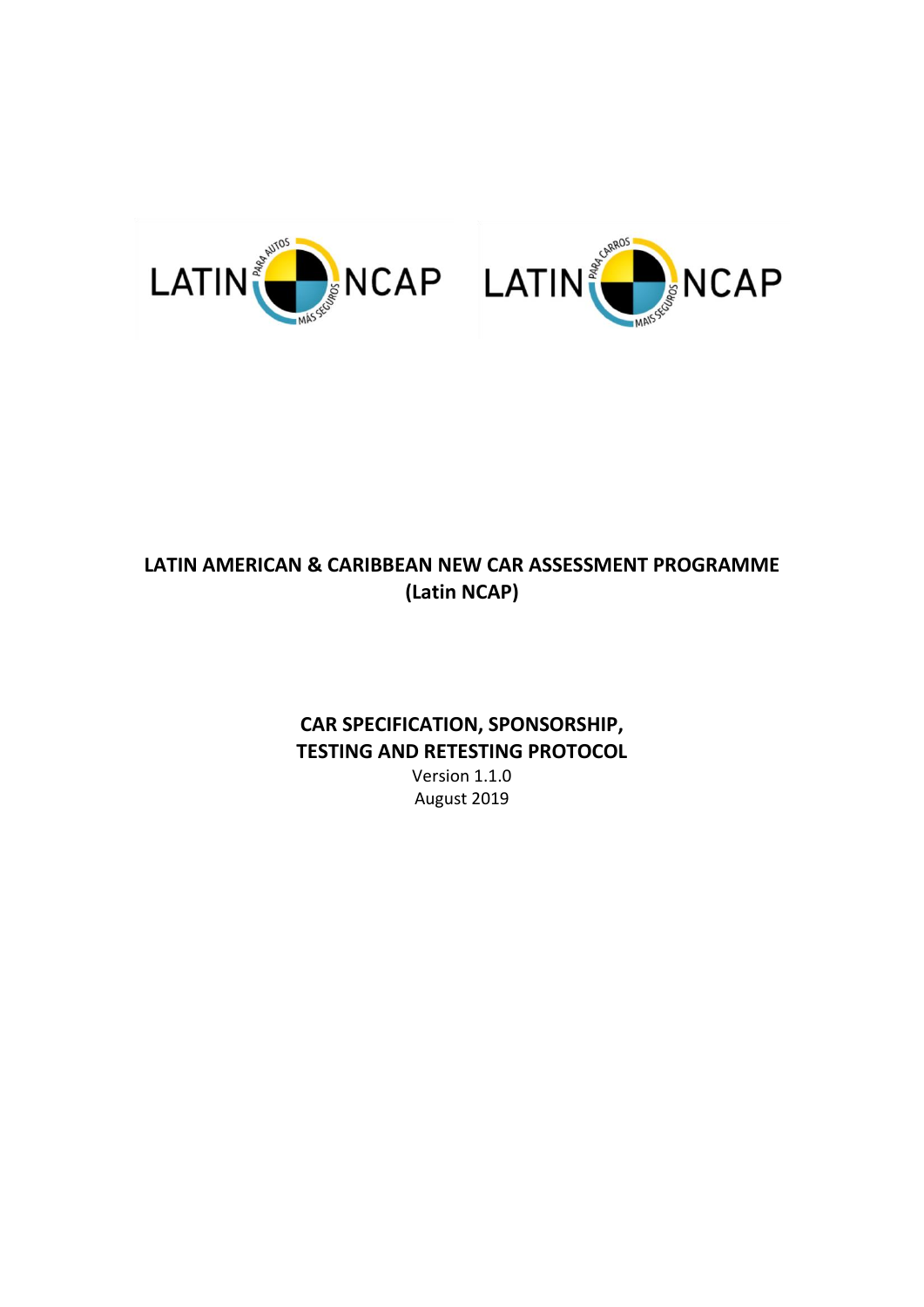#### **AKNOWLEDGEMENT**

**Copyright ©Latin NCAP 2019 - This work is the intellectual property of Latin NCAP and Euro NCAP. This protocol is based on the original Euro CAR SPECIFICATION, SPONSORSHIP, TESTING AND RETESTING PROTOCOL which is the intellectual property of Euro NCAP. Permission is granted for this material to be shared for non-commercial and educational purposes. Copying of parts of the original text is by permission of Latin NCAP and Euro NCAP.**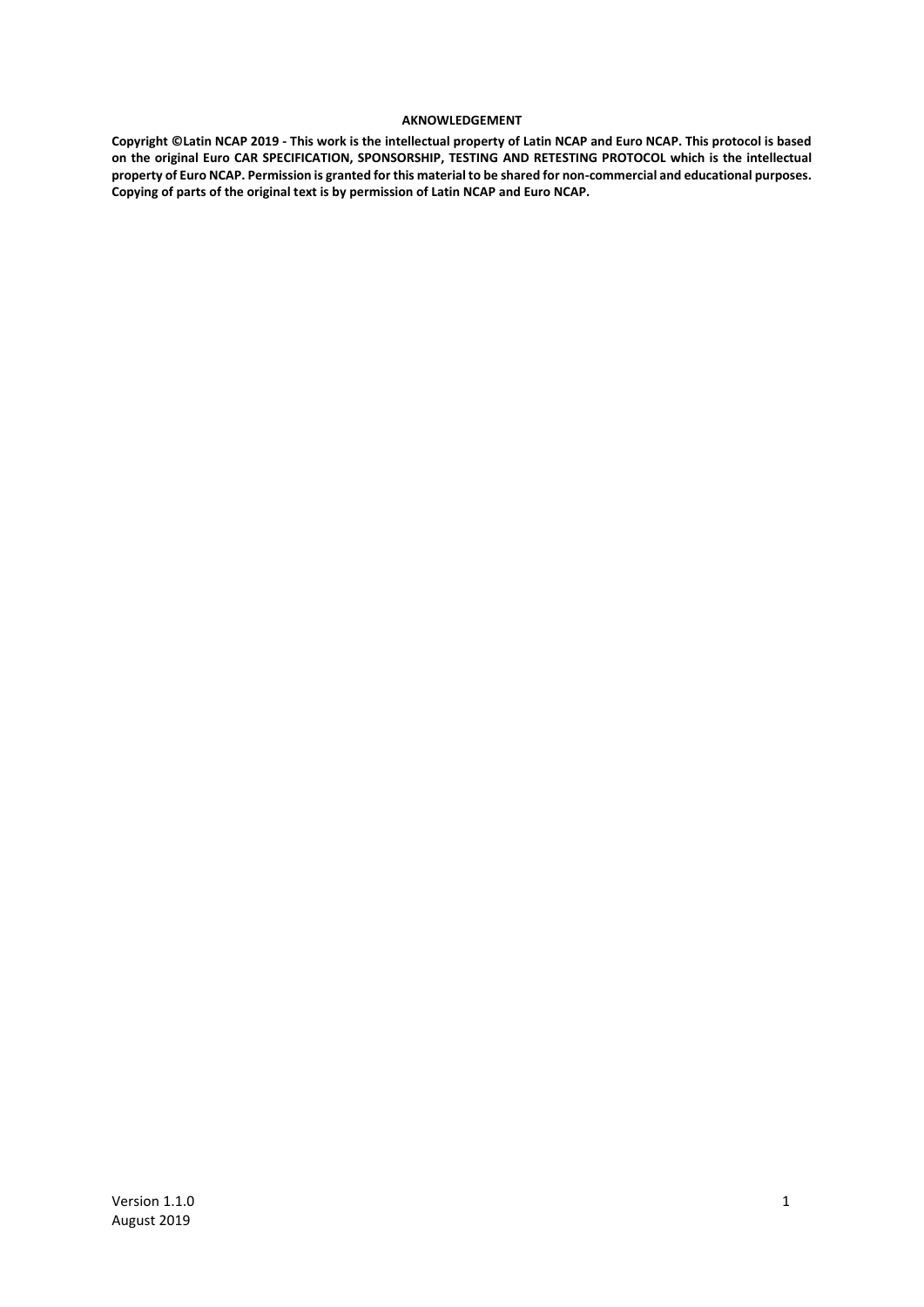# LATIN AMERICAN & CARIBBEAN NEW CAR ASSESSMENT PROGRAMME (Latin NCAP)

# CAR SPECIFICATION, SPONSORSHIP, **TESTING AND RETESTING PROTOCOL**

#### **Table of Contents**

| 1              |     |                |  |  |
|----------------|-----|----------------|--|--|
| $\overline{2}$ |     |                |  |  |
|                | 2.1 |                |  |  |
|                | 2.2 |                |  |  |
|                | 2.3 |                |  |  |
|                | 2.4 | 2.4.1<br>2.4.2 |  |  |
| 3              |     |                |  |  |
| 4              |     |                |  |  |
|                | 4.1 |                |  |  |
|                | 4.2 |                |  |  |
| 5              |     |                |  |  |
| 6              |     |                |  |  |
| $\overline{z}$ |     |                |  |  |
|                | 7.1 |                |  |  |
|                | 7.2 |                |  |  |
|                |     | 7.2.1          |  |  |
|                |     | 7.2.2          |  |  |
| 8              |     |                |  |  |
| 9              |     |                |  |  |
| 10             |     |                |  |  |
|                |     |                |  |  |
|                |     |                |  |  |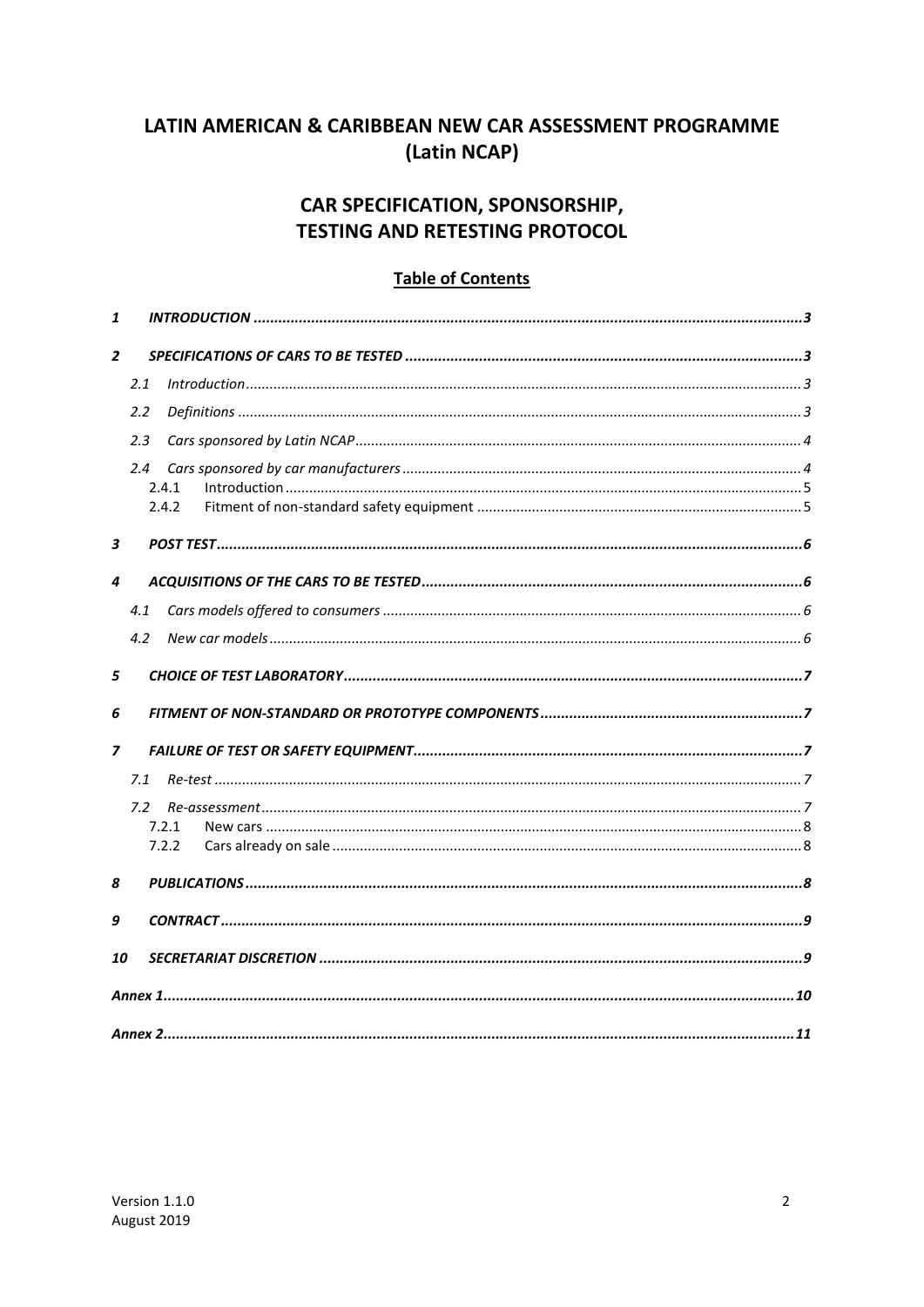## **1 INTRODUCTION**

This protocol details Latin NCAP's procedures relating to the specification of cars to be tested, their sponsorship, the testing arrangements and the circumstances when retesting is allowed.

## **2 SPECIFICATIONS OF CARS TO BE TESTED**

# **2.1 Introduction**

When Latin NCAP started, it was agreed that the greatest advertising appeal to consumers would be achieved by testing the "best selling variant" of car models available on the market. In Latin America, the best selling variant often translates to most the affordable variant which has only basic safety equipment. One of the objectives of Latin NCAP is to improve the safety levels offered as standard on the market. For this reason, Latin NCAP selects the most basic safety equipment that is on sale in any of the countries in Latin NCAP market. Latin NCAP also allows the manufacturer to demonstrate the advantage of better equipped variants, however star rating for the better equipped variant will not be publish until this equipment becomes standard in all model range.

# **2.2 Definitions**

"Variant" is defined as a unique combination of body style, engine and equipment grade or specification. An illustration is given in [Annex 1.](#page-10-0)

"Model Range" is defined as all the variants (i.e. all body styles, engine and equipment grades) available across Latin NCAP markets under a common model name or under a different name but same structure.

"Safety Equipment" is defined as that equipment which is overtly aimed at improving safety. It includes but is not necessarily limited to:

- Restraint systems, including head restraints, child restraints and anchorages
- Knee and leg protection
- Breakaway pedal arrangements
- Pedestrian friendly devices, unless they are only required for particular engine compartment packages
- Seat belt reminder systems
- Safety marking/labels and switches
- Autonomous Emergency Breaking Systems (AEB)
- Lane Support Systems (LSS)
- Blind Spot Detection systems (BSD)
- Speed Assist Systems (SAS)

It does not include:

- Engine/transmission volume
- Road wheel/tyre size
- Sun roof

"Latin NCAP markets" means South and Central America plus Mexico.

Version 1.1.0 **3** August 2019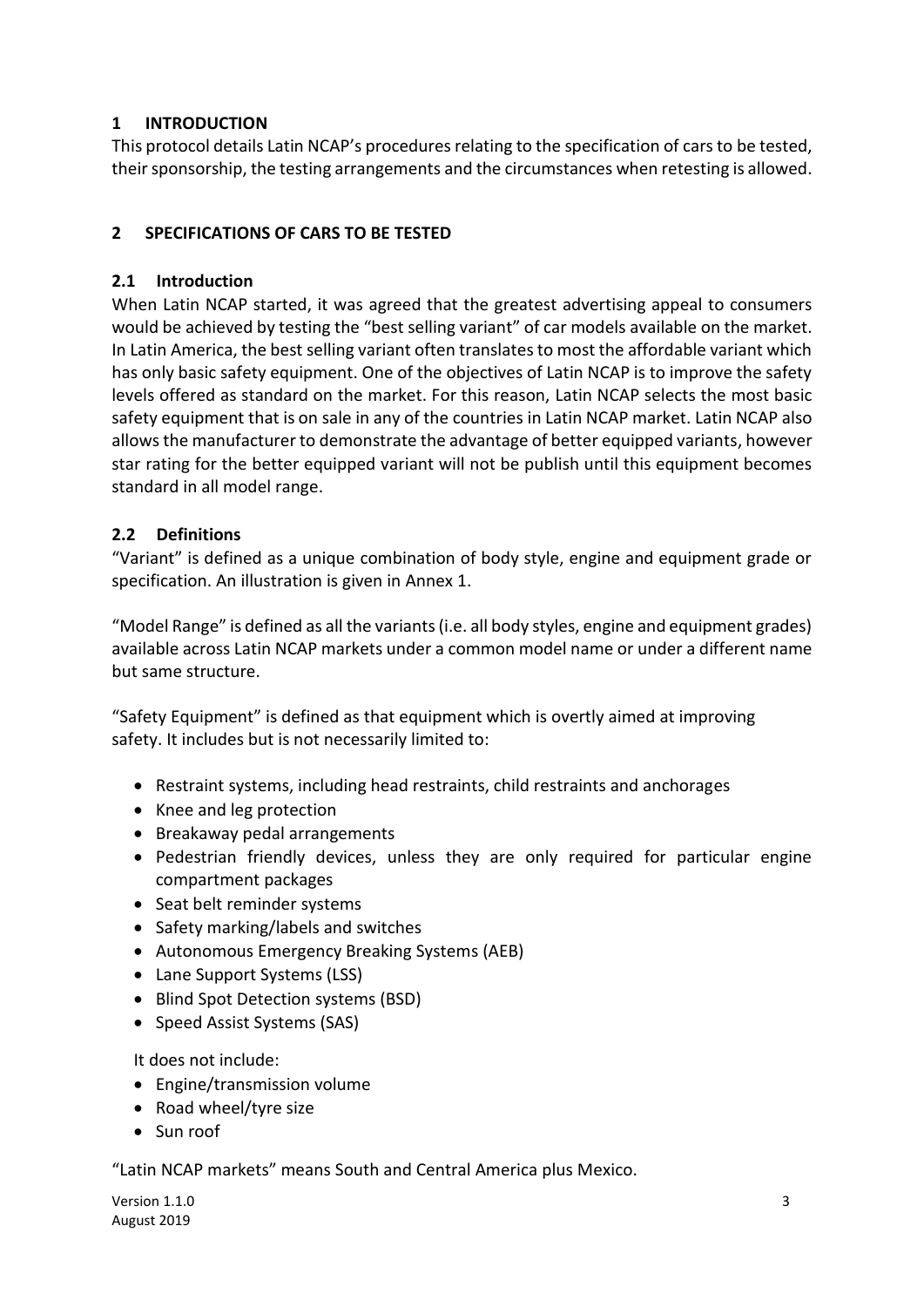#### <span id="page-4-0"></span>**2.3 Cars sponsored by Latin NCAP**

Latin NCAP Board members collectively decide which cars will be selected for testing. In principle, any car on sale in any of the Latin America and Caribbean markets, whether old or recently released, is eligible for testing unless it has been rated before in the previous 2 years. Latin NCAP selects the most basic safety equipped version of any car available in any Latin NCAP market. Latin NCAP can decide to audit any model at any time.

Results will be valid of maximum of 4 years as from the day that the result was published.

Latin NCAP´s 2019-2023 protocol involves a more comprehensive set of tests and assessments compared to previous protocols. These new aspects will result in a more holistic approach to vehicle safety in the Latin American and Caribbean Countries. Higher star rated vehicles will be required not only to have a good performance in adult and child occupant protection (passive), but in other aspects such as rear impact structural integrity, whiplash protection, pedestrian protection and driving assistance technologies.

The following tests might be required to be sponsored by the Manufacturer, even when the vehicle is selected by Latin NCAP for a full assessment:

- Whiplash Test
	- $\circ$  The manufacturer will be required to supply Latin NCAP with details about the full range of seats available for that model of vehicle and of any differences between the driver and front passenger's seats in the most basic version when they might influence Whiplash protection. Latin NCAP will choose whether to test the driver's or front passenger's seat. Where no significant differences exist, this will be on a random basis. Where there are differences, the seat considered least likely to offer good protection will be chosen.
	- $\circ$  At least three seats are required for Whiplash testing, which may be procured separately from the vehicle. The manufacturer might be responsible for providing the seats in due time as well as all the geometric and setup measurements also in due time.
- Pedestrian Protection
	- $\circ$  The manufacturer might be responsible for providing all the required parts (bonnets, bumpers etc) on time at the test facility however other sources of the parts can be also considered.
- AEB City, AEB Pedestrian and AEB Inter Urban
- Rescue sheet and UN R32 certificate.

In the case of pick up vehicles with single, double and extra cabin and SUV versions, all will be assessed as a single model. Single cab chassis versions are exempted for assessment as they are considered N1 vehicles.

#### **2.4 Cars sponsored by car manufacturers**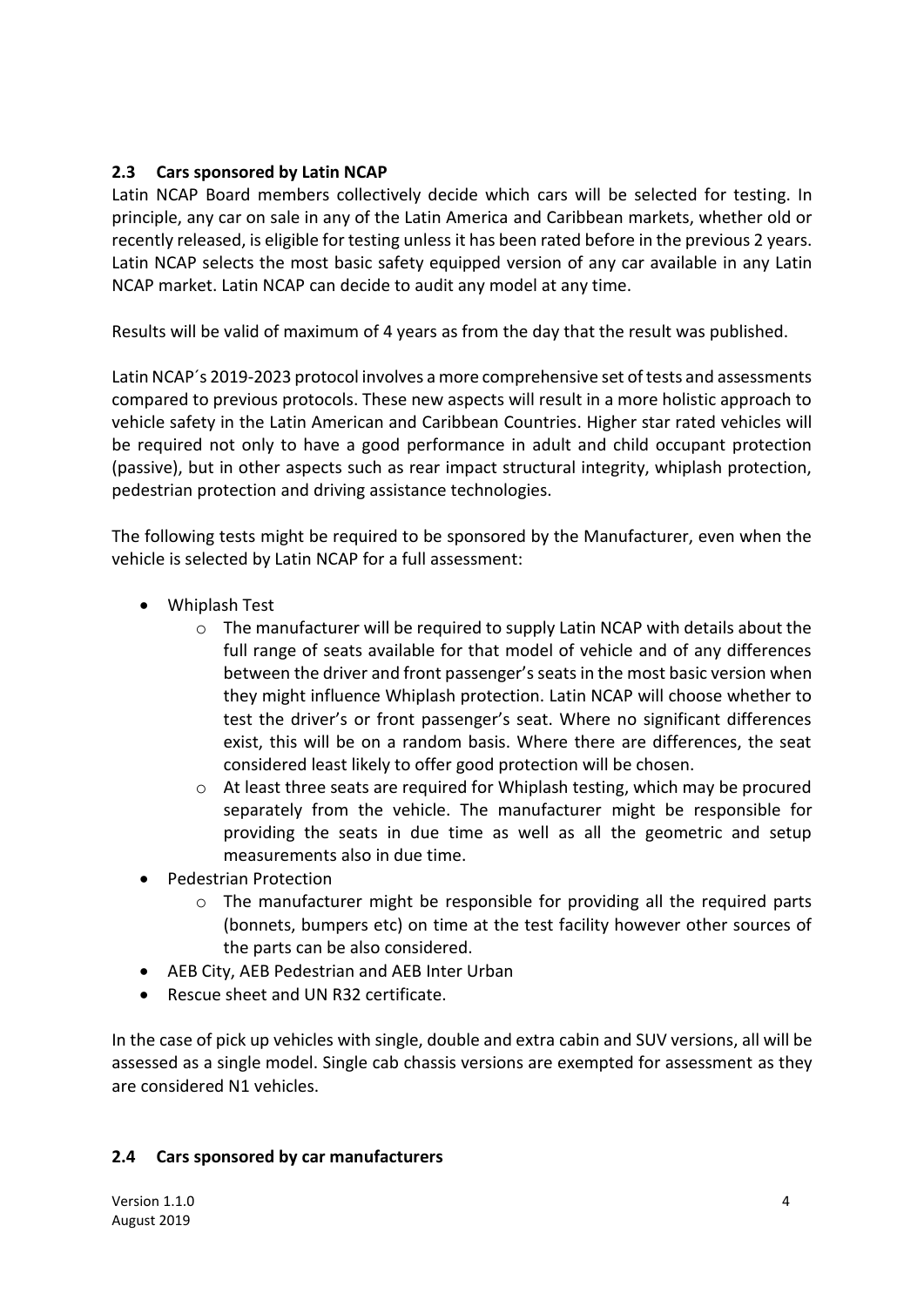#### **2.4.1 Introduction**

Car manufacturers often wish to sponsor a car so that the results may be published at a preferred time, such as right after the car's public launch, or to show the passive safety performance of a car variant that is better equipped than the basic safety variant (according to requirements in [2.3](#page-4-0) and [2.4.2\)](#page-5-0). In such cases, car manufacturers can nominate and sponsor cars to be tested and rated by Latin NCAP based only in standard fitted equipment and following fitment rates for the equipment that it applies.

Sponsored vehicles will be required to be assessed in all areas that make up the full assessment. This will only be exempted in the case where there is a technical restriction on the vehicle specification (i.e. lack of side head protection will prevent a pole impact assessment) or a technical decision from Latin NCAP´s board.

Sponsored tests will be published only when the model is available in at least one of the markets of Latin NCAP

Sponsored tests must be confirmed no less than 4 months prior to test date. At the moment of nomination for a sponsorship, a non-returnable fee 25.000 Euros will be paid to Latin NCAP. Only once this is done the sponsorship will be considered as accepted by Latin NCAP.

#### <span id="page-5-0"></span>**2.4.2 Fitment of non-standard safety equipment**

Latin NCAP will only allow sponsoring of a car with basic safety equipment such as passive safety, ESC, SBR and SAS or with additional non-standard equipment such as AEBs, LSS and BSD as long as they meet the fitment rates indicated in described below.

In case the manufacturer wants to sponsor a car with optional equipment that does not meet the fitment rate, this can only be in addition to a test of the lowest safety variant or a variant that meets the fitment rate. In such case, Latin NCAP will only use the result of the additional test to provide comments however will not give a formal rating to the car.

Fitment rates will be established per year, with a minimum units produced among the full production volume. Additionally, the system will be required to be offered in all markets as a stand-alone-optional or as a part of a technically defined safety package to be pre-approved by Latin NCAP. Some markets exemptions under special circumstances will be considered.

| AEB URBAN, AEB INTERURBAN, AEB Pedestrian |      |      |      |      |
|-------------------------------------------|------|------|------|------|
| STAND ALONE OPTIONAL in ALL MARKETS       |      |      |      |      |
|                                           | 2020 | 2021 | 2022 | 2023 |
| Percentage of Total production            | 10%  | 10%  | 30%  | 30%  |

The following Fitment rates will be considered:

## **BSD + LDW + LKA+ RED** *STAND ALONE OPTIONAL in ALL MARKETS*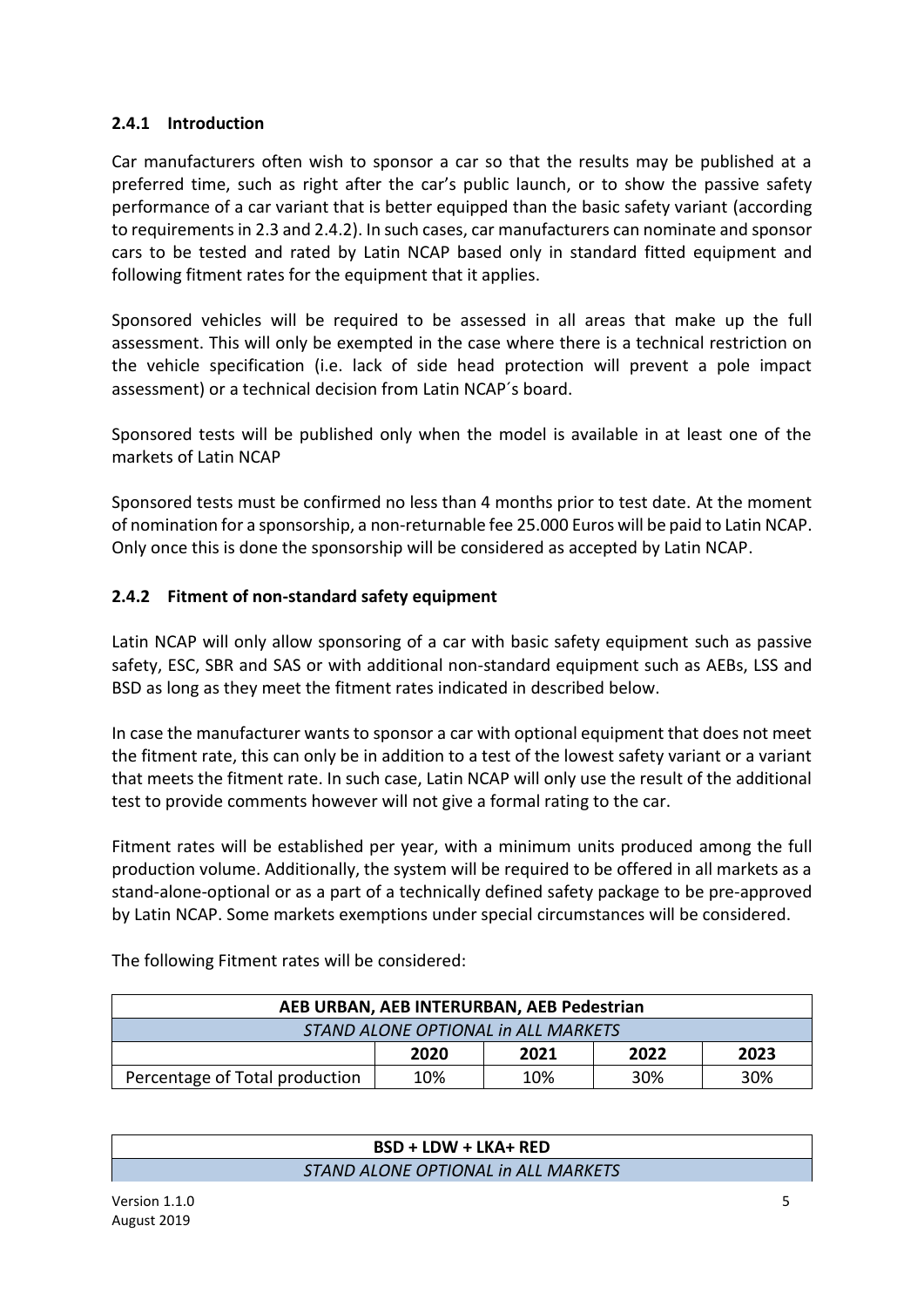|                                | 2020 | 2021 | 2022 | 2023 |
|--------------------------------|------|------|------|------|
| Percentage of Total production | 25%  | 35%  | 45%  | 55%  |
| LKA+LDW+LKA+RED                |      |      |      |      |

For the AEB fitment rate, only for 2020 and 2021, in cases where AEB does not meet the standalone optional condition, volume of units equipped with AEB must be 50% or higher and the AEB versions must be available in all Latin American markets.

# **3 POST TEST**

As it has been done since Latin NCAP begun, a "one to one" meeting may be conducted between the manufacturer and Latin NCAP. All requested information, evidence and extra documentation that the car manufacturer wants to share with Latin NCAP, needs to be sent prior to the "one to one" meeting. As a general rule, CAD simulations will not be accepted as proof of mechanical or dynamic performance. Latin NCAP is not assessing design and intended performances, but real performances of production cars.

# **4 ACQUISITIONS OF THE CARS TO BE TESTED**

## **4.1 Cars models offered to consumers**

The cars should be offered for sale in at least one of the Latin NCAP markets. Under normal circumstances, cars to be tested will be purchased by Latin NCAP through an established dealership in any of the Latin NCAP markets. Latin NCAP will decide the transport company responsible for transporting the cars to the crash test laboratory from where the car is sourced.

## **4.2 New car models**

In case the car has not yet been launched in the market at selection time or in case the car is picked from the manufacturer's facility, Latin NCAP can accept to select those vehicles under the following conditions::

- *A.* Only cars from the final production line will be accepted, with the most basic safety equipment. The car will be selected from distribution area, not pre-selected lot or limited amount of units especially separated for Latin NCAP.
- *B.* The car should be available for purchase for all consumers by the time of publication.
- *C.* The results will be published at the publication date agreed at the beginning of the process before the testing commences. This will be the case even if the car introduction in some of the markets is delayed.
- **D.** Latin NCAP reserves the first right of publication (embargo). Once results are published by Latin NCAP, the manufacturer can publish the result with Latin NCAP supplied and authorized material.

**The manufacturer will agree to sponsor a full or partial audit test on the same model in any variant acquired from an established dealer at any time in the future after the launch and at the request of Latin NCAP. Latin NCAP reserves the right to publish and report any**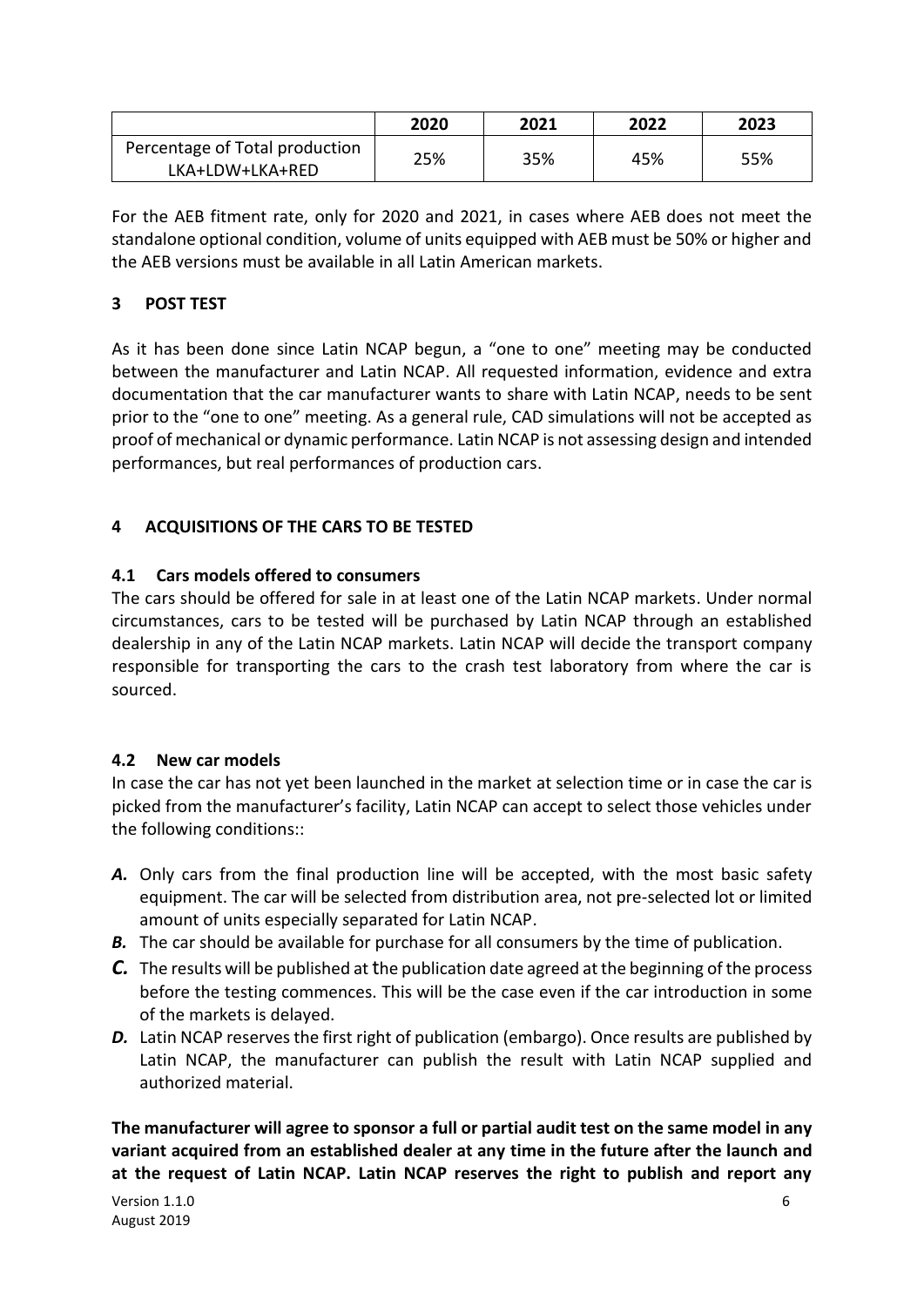**meaningful differences between the results. The verification test can be decided by Latin NCAP at any time while the model is still in production. Audit may also apply to sponsored cars selected in dealers. Audit cars will be selected in dealers.** 

## **5 CHOICE OF TEST LABORATORY**

The Latin NCAP Board of Directors or Executive Committee will choose the test laboratory for all cars, including those sponsored by the vehicle manufacturer. Where the car is tested at the request of the manufacturer, the manufacturer is responsible for making sure that test vehicles are delivered to the laboratory on time.

# **6 FITMENT OF NON-STANDARD OR PROTOTYPE COMPONENTS**

The fitment of non-standard or prototype components on the test vehicle is not allowed. Latin NCAP will ask the manufacturer to sign an agreement document regarding the consequences of finding a) non standard parts fitted in sponsored cars, b) sponsor car modifications, etc. Where non-standard or prototype components are found to have been fitted to any of the car tested, the presence of prototype components will be published by Latin NCAP and the results will be invalid.

The manufacturer will be given the opportunity to sponsor the testing of an updated car, fitted with production components. The results of these tests can be published at the same (agreed) time or at a later date.

# **7 FAILURE OF TEST OR SAFETY EQUIPMENT**

## **7.1 Re-test**

Where the laboratory has not performed the test compliant the published protocol, the full test will be repeated at the full expense of the laboratory. Under such circumstances, Latin NCAP will do its utmost to maintain the original timing of publication however some delay may be inevitable.

## **7.2 Re-assessment**

Where there is a failure, or partial failure of safety related equipment during an official test, Latin NCAP may withhold publication of the test results, pending investigation of the failure.

*NOTE: This covers circumstances where the cause of the problem is still being investigated or where publication might not be in the public interest. In that case it would be expected that sales of the car in Latin NCAP markets would be immediately stopped.*

Where a plausible explanation has been provided by the manufacturer and a significant safety update proposed, Latin NCAP will allow a re-assessment of the updated car model. In case a manufacturer has requested Latin NCAP for a re-assessment, Latin NCAP will only publish the results after has been verified that the modification has a permanent character and has been implemented in the production.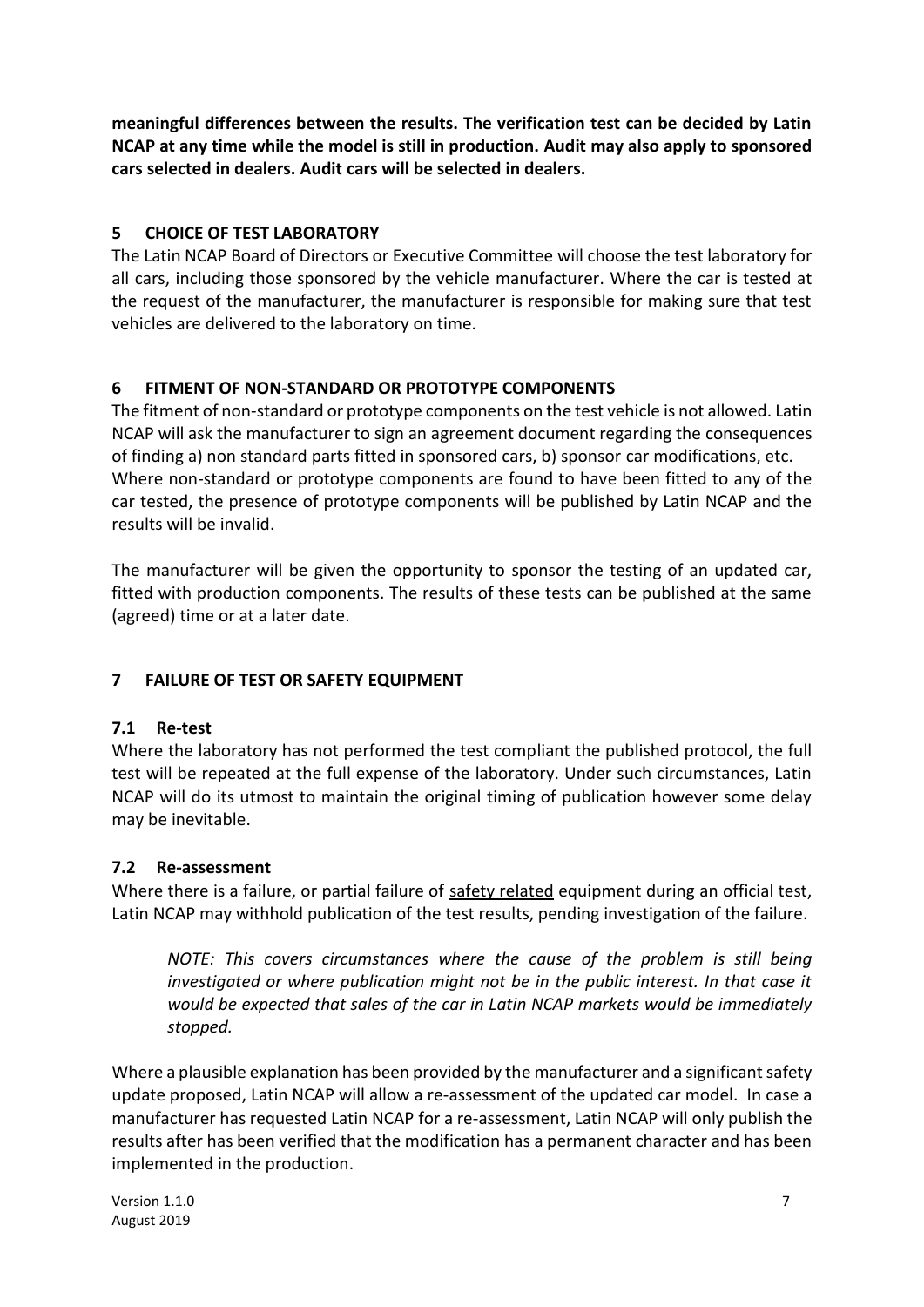#### **7.2.1 New cars**

In case the car model is new or has been in the market for less than 4 months and a low amount of units were sold before, a re-assessment will be allowed without additional requirements. The result will replace the original result on the website.

#### **7.2.2 Cars already on sale**

In case the car has been already for more than 4 months in the market or the units sold exceeded 2000, the manufacturer will be allowed a re-assessment only if it is accompanied by a market action towards consumers. The result of the re-assessment will be published alongside the original result.

All costs related to re-assessment will be borne by the manufacturer.

#### **8 PUBLICATIONS**

Latin NCAP can only issue a star rating of cars that are on sale in the Latin NCAP markets by the time of publication. Results will be published via a press release, the Latin NCAP website [\(www.latincap.com\)](http://www.latincap.com/) and Latin NCAP mobile App. Latin NCAP has the priority in time of the publication of the results over the manufacturer. Publication dates may be agreed between Latin NCAP and manufacturer. Results may be used in a Latin NCAP launch.

When a manufacturer chooses to sponsor a car model already on the market, publication of the results cannot be delayed more than 9 months after the date of the formal sponsorship offer. The publication date will be agreed prior to the test. It will not be possible to move except by Latin NCAP for organizational needs.

The star rating is composed by the four assessment boxes. Manufacturers must publish the results following the Latin NCAP results publication protocols for Manufacturers in [Annex 2](#page-11-0) and the Latin NCAP Communications guidelines. Results plate will be shown according to Latin NCAP *Visual Identity Guide*<sup>1</sup> *:*.



<sup>-</sup><sup>1</sup> Contact Latin NCAP Secretariat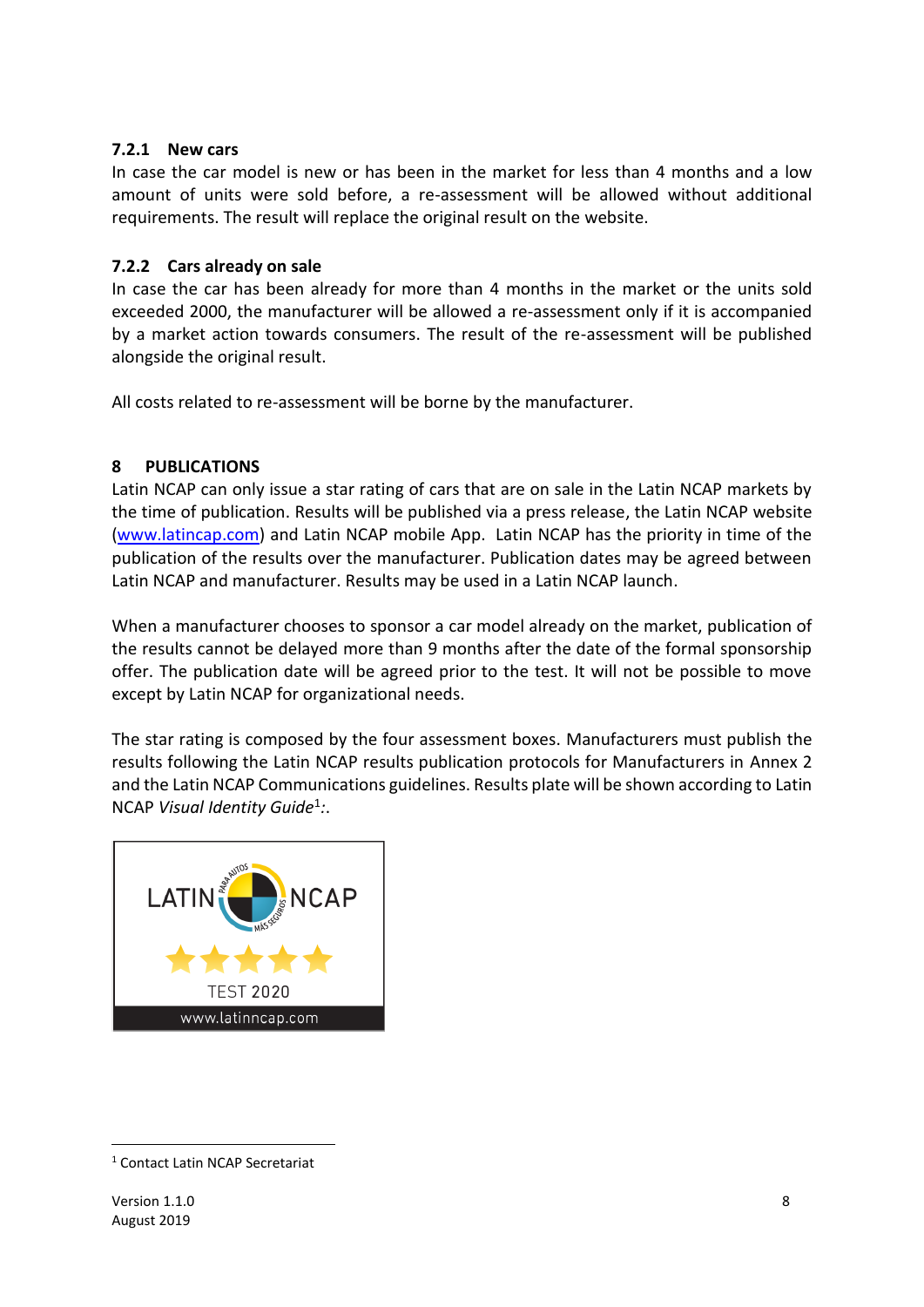#### **9 CONTRACT**

All testing and ratings activities at the request of manufacturers will be done under a contract with Latin NCAP or Global NCAP. Latin NCAP or Global NCAP will invoice the manufacturers for the testing, transport, car, publication and relevant costs. In order to confirm sponsored tests, Latin NCAP will require the transfer in advance of non-returnable 25.000 Euro fee.

#### **10 SECRETARIAT DISCRETION**

It is impossible to foresee all eventualities and decisions often have to be made quickly. If the Latin NCAP Steering Group needs to waive any of the above requirements, justification for this must be reported to the Latin NCAP Board of Directors. Where appropriate, revisions of the Latin NCAP protocols or procedures may result.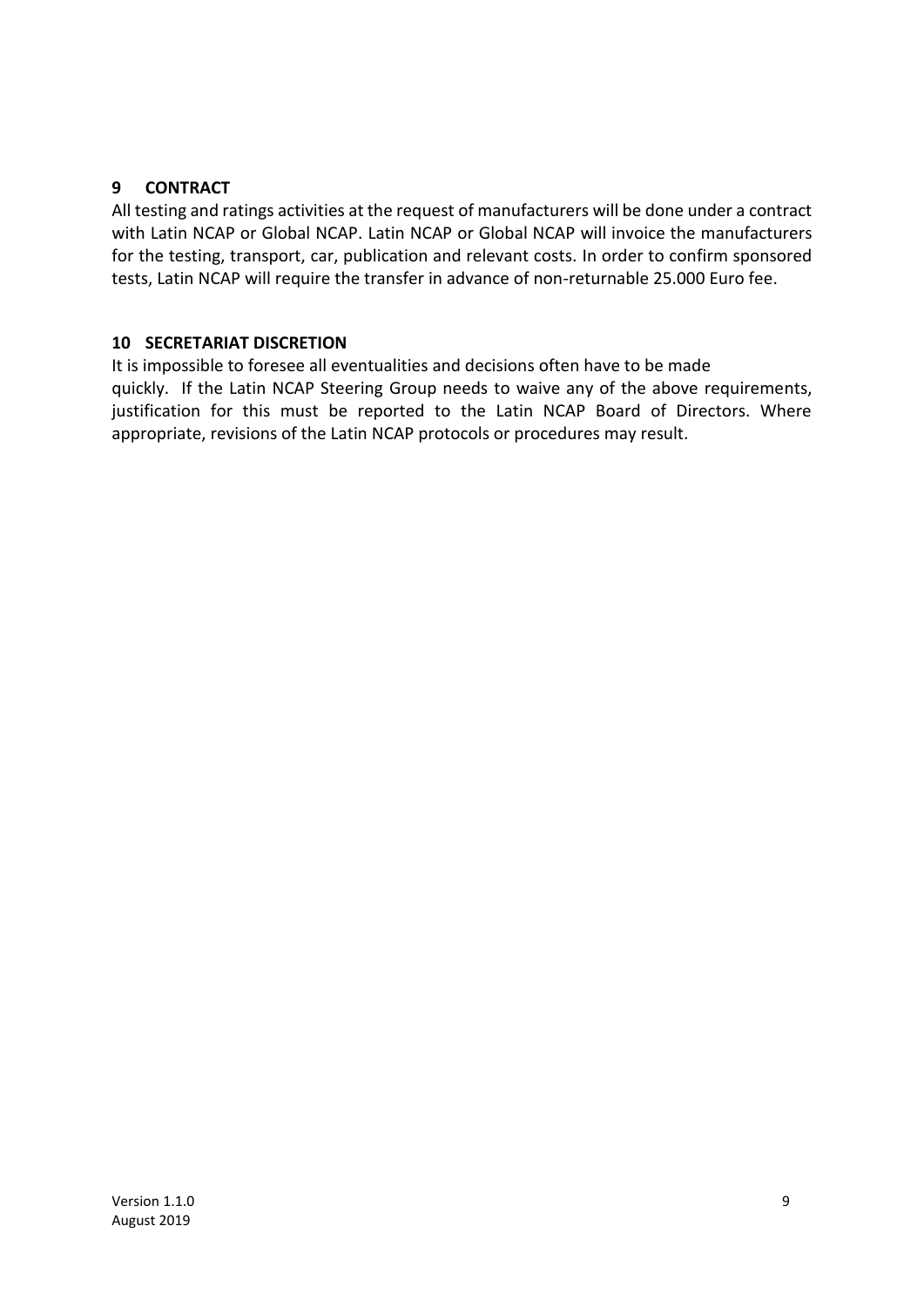<span id="page-10-0"></span>

|             | <b>Bodystyle</b> | Engine (auto and<br>man transmission) | Equipment<br>grade | Variant         |
|-------------|------------------|---------------------------------------|--------------------|-----------------|
|             | 3 door hatchback |                                       | Low                | V <sub>1</sub>  |
|             |                  | 1.2 petrol                            | Mid                | V <sub>2</sub>  |
|             |                  |                                       | High               | V <sub>3</sub>  |
|             |                  | 1.4 petrol                            | Low                | V <sub>4</sub>  |
|             |                  |                                       | Mid                | V <sub>5</sub>  |
|             |                  |                                       | High               | V <sub>6</sub>  |
|             |                  | 2.0 petrol                            | Mid                | V7              |
|             |                  |                                       | High               | V <sub>8</sub>  |
|             |                  |                                       | Low                | V <sub>9</sub>  |
|             |                  | 2.2 diesel                            | Mid                | V10             |
|             |                  |                                       | High               | V11             |
|             |                  |                                       | Low                | V <sub>12</sub> |
|             | 5 door hatchback | 1.2 petrol                            | Mid                | V13             |
| MODEL RANGE |                  |                                       | High               | V14             |
|             |                  |                                       | Low                | V15             |
|             |                  | 1.4 petrol                            | Mid                | V16             |
|             |                  |                                       | High               | V17             |
|             |                  | 2.0 petrol                            | Mid                | V18             |
|             |                  |                                       | High               | V19             |
|             |                  | 2.2 diesel                            | Low                | V20             |
|             |                  |                                       | Mid                | V <sub>21</sub> |
|             |                  |                                       | High               | V <sub>22</sub> |
|             | 5 door estate    | 1.4 petrol                            | Low                | V <sub>23</sub> |
|             |                  |                                       | Mid                | V24             |
|             |                  |                                       | High               | V25             |
|             |                  | 2.0 petrol                            | Mid                | V26             |
|             |                  |                                       | High               | V <sub>27</sub> |
|             |                  | 2.2 diesel                            | Low                | V28             |
|             |                  |                                       | Mid                | V29             |
|             |                  |                                       | <b>High</b>        | V30             |

**Annex 1 Illustration of break-down of model range by variant**